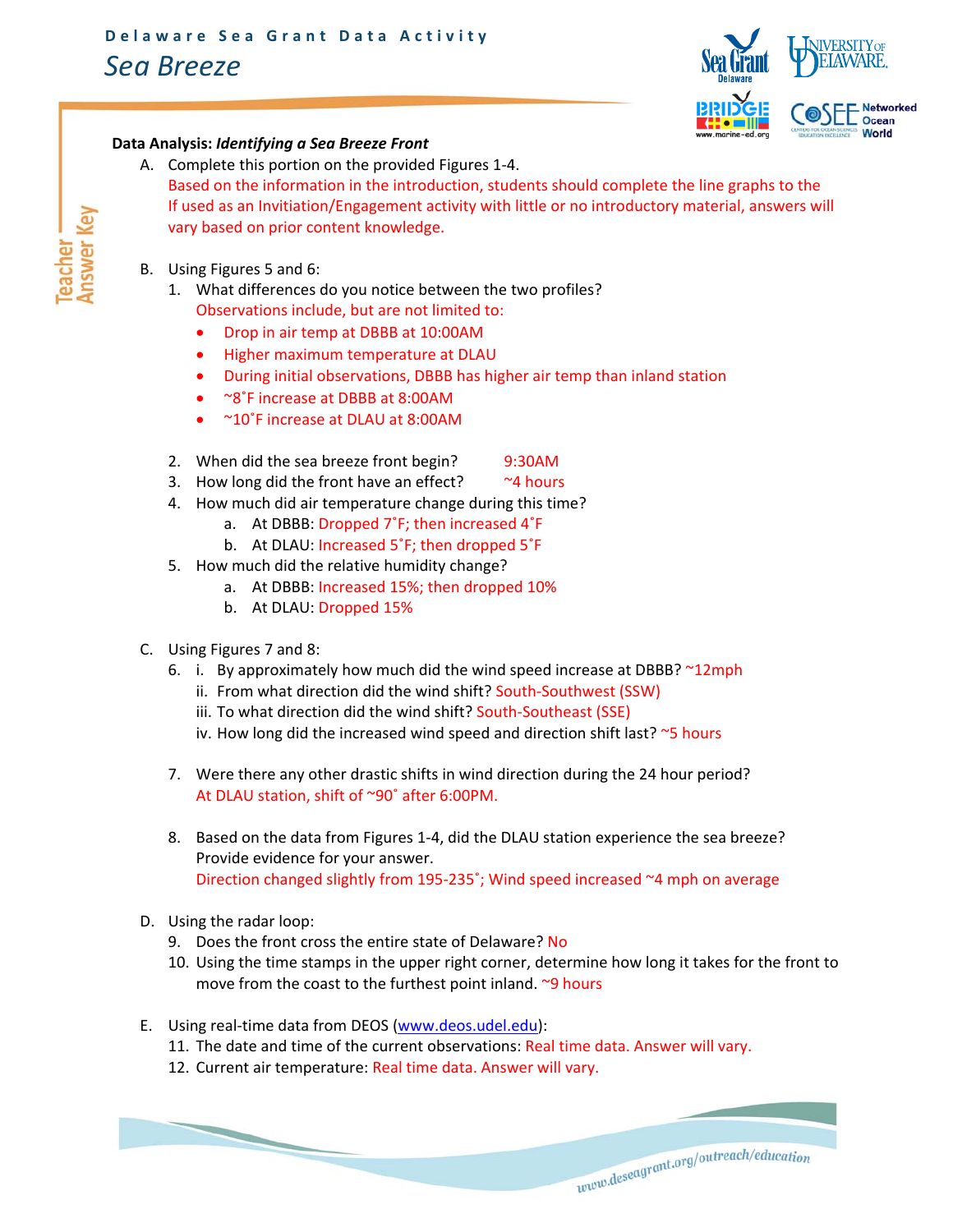- 13. Current relative humidity: Real time data. Answer will vary.
- 14. Current wind speed: Real time data. Answer will vary.
- 15. Current wind direction: Real time data. Answer will vary.
- 16. By looking at the plots of air temperature and relative humidity, is there evidence of a sea breeze front taking place in the last 24 hours? Real time data. Answer will vary.
- 17. Is there evidence of a sea breeze front in other areas? Describe the evidence for or against the presence of a sea breeze front. Real time data. Answer will vary.

## **Discussion Questions**

Answers may include the following; however, they are not limited to what is listed here.

- 1. How might the following affect the formation and characteristics of a sea breeze front?
	- a. A cloudy day Clouds can prevent air temperatures at surface from excessive summertime heating. If air temperature over land is not drastically different from air temperature over water, the movement of air onshore (sea breeze) will not be as strong.
	- b. A brief, but strong thunderstorm moving west to east over the area Thunderstorms may cool air temperatures over land and dissipate a strong sea breeze. Winds associated with thunderstorm will displace sea breeze.
	- c. A northeaster

Northeasters typically form in the cooler months when sea breezes are least likely. If a northeaster did occur during warmer months, the land will not heat excessively due to cloud cover. Northeasterly winds associated with the storm would dominate.

- d. An intense heat wave, with temperatures exceeding 100˚F, for a week straight Air over land would heat excessively while the air over water would heat slower. Sea breeze would be stronger and longer in duration at the beginning of the heat wave than at the end.
- e. Increased development of the coastal area, including wider road, more impervious surface, and large skyscraper hotels. Increased heat island effect and surface roughness (from new construction) would cause sea breezes to form earlier in the day, and last longer, and potentially form stronger sea breeze fronts. However, the heat island effect and surface roughness would also act to hold the sea breeze in place in the developed area.